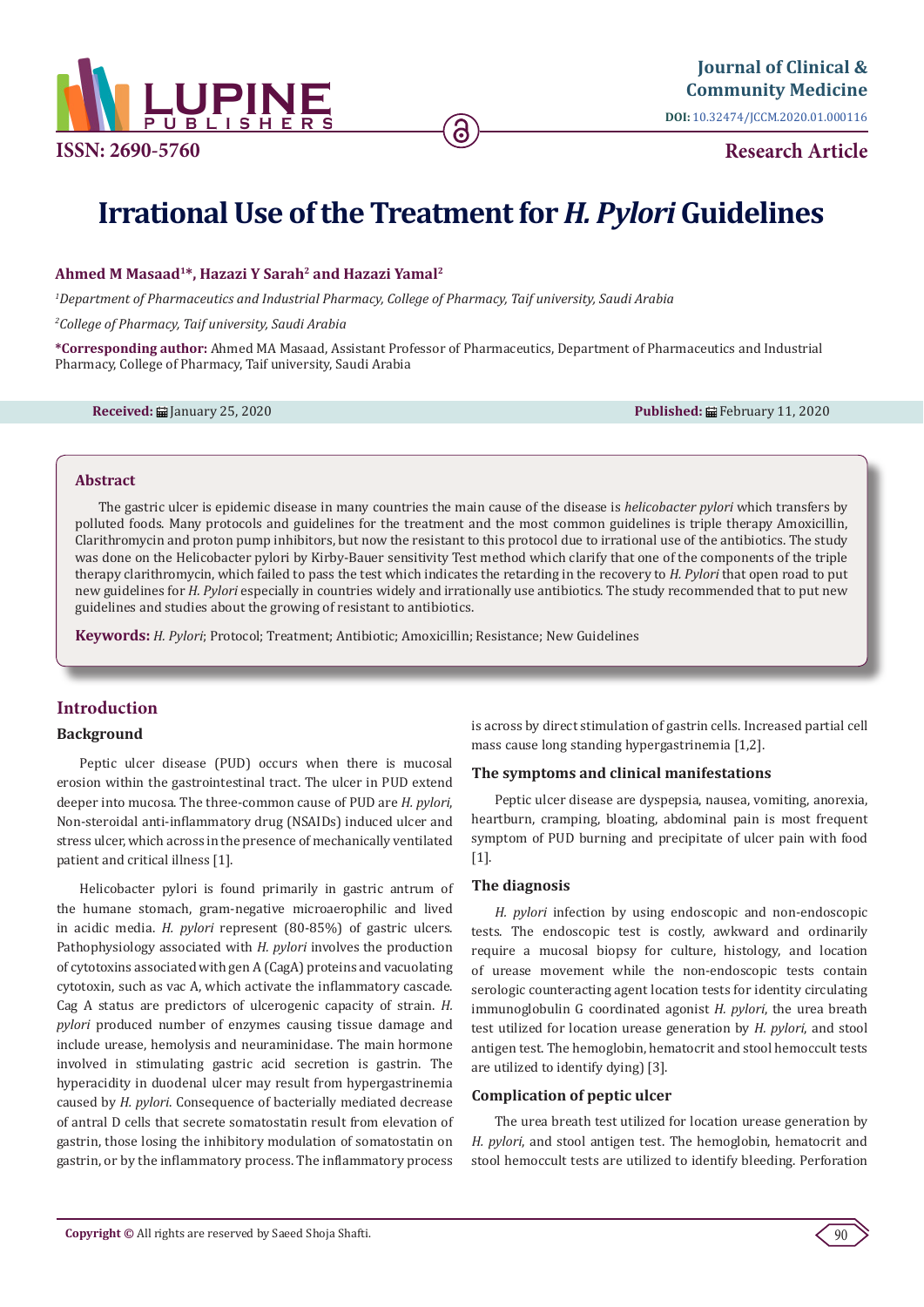is happening as a sudden, sharp, starting to begin with within the epigastrium but quickly spread over the complete midriff and serious pine [3].

# **Epidemiology Saudi Arabia**

Saudi Arabia is a developing country have good socioeconomic status. The prevalence rate in Saudi Arabia is 40% in age group of 5-10 years and 70% in people older than 20 years of age *H. pylori* infection it's makes of highest endemic areas in world [4].

## **Goals of treatment**

To healing the ulcer, relieving ulcer pain, preventing recurrence ulcer and redaction complication of ulcer. In patient have *H. pylori* positive an dynamic ulcer, a history of ulcer or an already recorded ulcer, the objective for this condition are destruction of living being case ulcer, mend the ulcer after killed life form and remedy malady agreeing taken a toll and compelling sedate regimen [3].

#### **The treatment of** *H. pylori*

According American guideline in Saudi Arabia by triple thereby and by fifth therapy (sequential). Triple thereby is amoxicillin, protein pump inhibitor (PPI) and Clarithromycin. And sequential is protein pump inhibitor (PPI) + amoxicillin (1g), protein pump inhibitor (PPI) + Clarithromycin (500 mg) + metronidazole (500 mg) [5]. In the other country like Asia in 2015 not have any alternative treatment to avoid resistance to antibiotics just increase dose of PPI [6]. And in the study doing in Iran levofloxacin is more preferred than clarithromycin if used in sequential therapy, vonoprazan is potassium-competitive acid blocker (P-CAB), vonoprazin orally available and cheaper than PPI and used in place of PPI in triple therapy in Japan [7]. But in Korea prevalence no resistance to metronidazole but increase prevalence of resistance with clarithromycin in dual therapy and need to antibiotics susceptibility test is necessary for prepatient [8]. In Bangladesh and in Africa therapy resistant to first line treatment of *H. pylori* the first line is metronidazole, amoxicillin and clarithromycin and have resistant to levofloxacin for patient in Bangladesh [9,10]. And in 2014 in Saudi Arabia the prevalence of resistant to antibiotics used in treatment of *H. pylori* is high for first line is 4% clarithromycin, 1% amoxicillin and metronidazole 80% and the alternative is tetracycline, amoxicillin and levofloxacin [4]. And in 2015 the effective of triple therapy and sequential thereby is similar in treatment of *H. pylori* and prevalence to resistance to clarithromycin 23.3%, amoxicillin 14.8% and 48.5% in metronidazole [11].

One of the reasons for the expanded resistance of *H. pylori* bacteria in Saudi Arabia is the irrational use of antibiotics. For example, amoxicillin is effective in America while it is resistant in Saudi Arabia as well as unlimited sales of antibiotics in Saudi Arabia and empirical treatment of the disease before sampling and testing Non-adherence to the specific treatment period for this drug occurs frequently in patients with stomach ulcers [12].

#### **Antibiotics resistant mechanism for** *H. pylori*

 Bacteria are developing resistance to various antibiotics that Enables them to withstand the harsh environment and multiply. The

ways bacteria antimicrobial resistance is mutagenesis Disable the binding site of antibiotics, pump, and flow Horizontal gene transfer has been proposed. For example, resistance to Metronidazole mainly related to mutagenesis Inhibition of gene associated with reduction and oxidation (frxA and rdxA) [4].

The frxA gene may sometimes act indirectly by affecting cellularity. Low potential at low levels of metronidazole insulation resistance. Modifications in the rdxA gene such as deletion in the gene the pump flow system is also of great importance it was not possible to choose a clear board from this point mutations that can explain this phenomenon. In short, modification or loss of these genes may lead to metronidazole resistance. Quite the opposite. For clarithromycin, resistance the mechanism of convergence between ribosomes and clarithromycin is reduced. That's because the boom 23S rRNA gene in 2143 and 2144 function. In India, the result of a mutation in the nitrogen chromosome rdxA the gene, while in Bangladesh, is resistant to metronidazole inhibiting the rdxA gene to give the metronidazole phenotype. Saudi Arabia also suffers from pylori resistance [4].

The aim of this study is to set up a new standard and regimen within the treatment of stomach ulcers caused by *H. pylori* [4].

## **Microbiological Test**

Microbiological test was done on isolated of *H. pylori* to study the effectiveness of antibiotics use in American guideline, also the test was done by other antibiotics to see their effect on this microorganism. Amoxicillin, Clarithromycin, and Amoxiclav acid Sensitivity Test using Disc diffusion Kirby-Bauer Sensitivity Test to study the effect of the antibiotics in the triple treatment of the Helicobacter Pylori and other antibiotics not present in the guideline.

## **Antibiotic disc preparation**

A. The filter paper was cut to a diameter of 4 mm and then placed in a sealed container and then sterilized the filter paper in the oven.

B. The disks were impregnated with antibiotics (Amoxicillin and Clarithromycin and co-Amoxiclav) test suspensions in the oven at 60°C for minutes then serial dilution was carried out to obtain the concentration 10µg/ml as below equation: (Dissolve 1mg in 10ml and then the serial dilution was done according to the below equation):

$$
Dilution factor = \frac{(r \times v)}{o}
$$

Where:

- o: is the original concentration
- r: is the needed concentration
- v: is the needed volume

Inoculums was done from isolated bacteria under test.

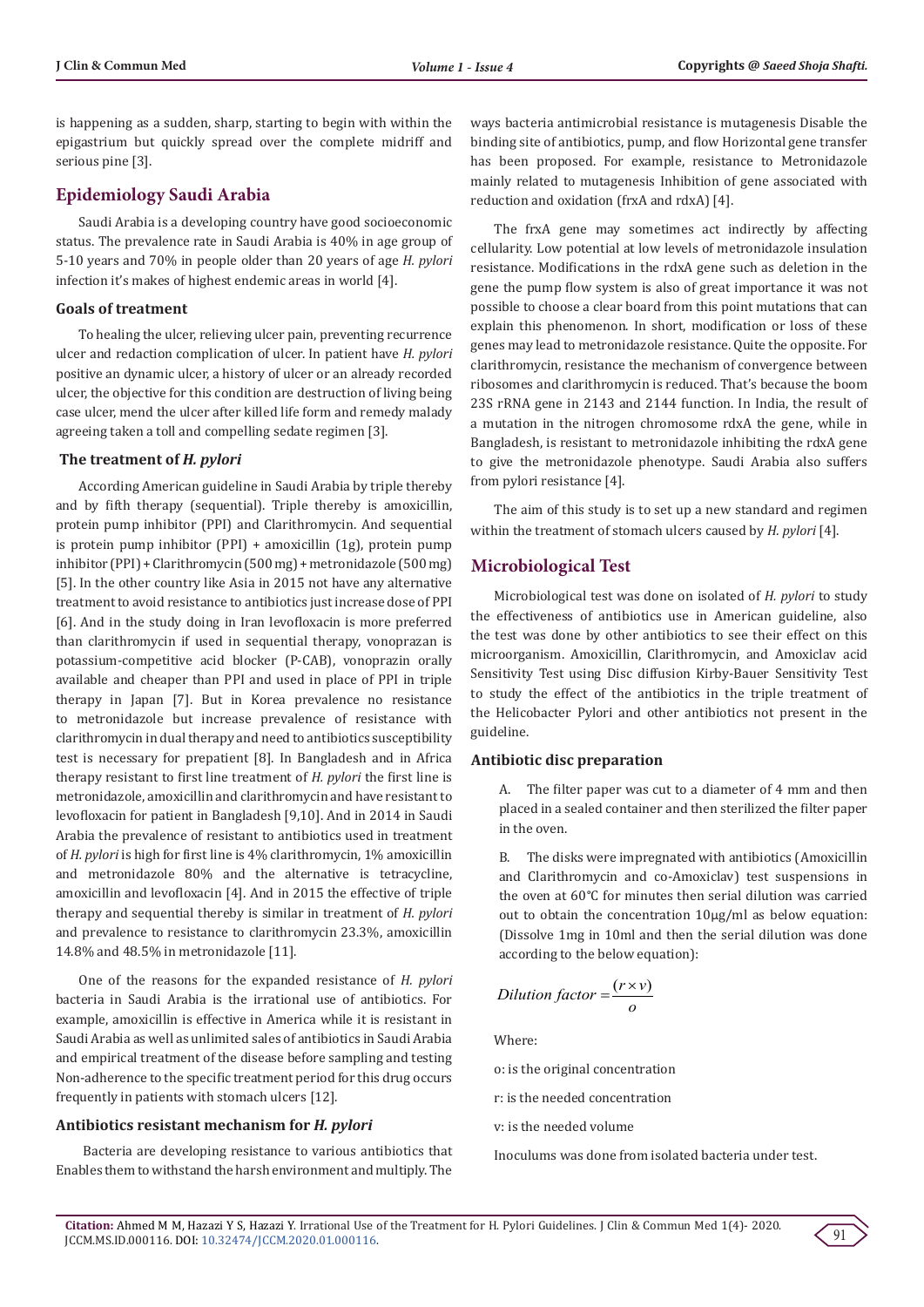*H.pylori.* Inocula are prepared by the direct inoculating colonies which grown overnight on Mueller Hinton agar, into the broth media. Then the *H. Pylori* tested was standardized by using McFarland turbidity test standard, Inoculums preparation is the most critical step in the any susceptibility test.

## **McFarland turbidity standards**

The McFarland 0.5 standard is prepared and was used in this experiment, which consist of 99.5 ml of 1% sulfuric acid and 0.5 ml of 1.175% barium chloride, this solution is transferred into tubes comparable to those used for the inoculum's preparation.

The McFarland 0.5 standard gives the turbidity comparable to that turbidity of the bacterial suspension containing 1.5×108CFU/ ml.

## **Inoculation and incubation**

After making the standard inoculums suspension, a sterile cotton swab was dipped into a turbid suspension, squeezed to remove the excess suspension, and then swabbed gently across surface of a agar plate (plates of 9mm are used) which Mueller Hinton agar was used. (Each the inoculum suspension was inoculated into two media labeled test (T) and control(C)).

a) Within quarter an hour the inoculation, of the Amoxicillin, Clarithromycin, and Amoxiclav disks are applied to selected agar media with forceps and smoothly pressed to ensure contact with the surface of the agar.

b) The Amoxicillin, Clarithromycin and amoxicillin/ Clavulanic acid Test disks are applied in plates labeled (T)

c) While another plate's labeled (c) without any antibiotic disks for control microbial growth.

d) Within quarter an hour of the disk's placement, the plates are inverted and placed into oven at 37°C for 19 hours.

e) After incubation, the plates were tested, to ensure test organisms have grown satisfactory, the diameter of each

inhibition zone was measured using ruler or calipers.

f) then zone of inhibition was measured in millimeters for each drug from Amoxicillin, Clarithromycin, and amoxicillin/ Clavulanic acid compared with that found in the standard tables of the NCCLS documents (The national committee for clinical laboratory standards) [13].

## **Results and Discussion**

The result of study shown that clear resistant to Clarithromycin and weak inhibition zone to Amoxicillin that result in agreement with Yoshio Yamaoka et al. [6] which summarize that In the other country like Asia in 2015 not have any alternative treatment to avoid resistance to antibiotics just increase dose of PPI [6]. same result by Anthony O'Connor et al. [7] which concluded that in study done in Iran levofloxacin is more preferred than clarithromycin if used in sequential therapy. Another finding by O'Connor that vonoprazan is potassium-competitive acid blocker (P-CAB), vonoprazin orally available and cheaper than PPI and used in place of PPI in triple therapy in Japan Eun CS et al. [8]. Another resemblance study by Eun et al. [8] in Korea that prevalence no resistance to metronidazole but increase prevalence of resistance with clarithromycin in dual therapy and need to antibiotics susceptibility test is necessary for prepatient Eun, et al. [8]. Those results in same matching with Hafeza A et al. [9] In Bangladesh and in Africa that the therapy resistant grown to treatment of *H. pylori* the first line is the metronidazole, amoxicillin and clarithromycin and have resistant to levofloxacin for patient in Bangladesh [9, 10]. Also in 2014 in Saudi Arabia the prevalence of resistant to antibiotics used in treatment of *H. pylori* is high for first line is 4% clarithromycin, 1% amoxicillin and metronidazole 80% and the alternative is tetracycline, amoxicillin and levofloxacin by Mohammed R et al. [4] which agree with finding of this study also another same results by Fahad A et al. [11] which reflect that the effective of triple therapy and sequential thereby is similar in treatment of *H. pylori* and prevalence to resistance to clarithromycin 23.3%, Amoxicillin 14.8% and 48.5% in metronidazole [11,14,15].



**Figure 1:** Inhibition Zone of Amoxicillin against *Helicobacter Pylori*.

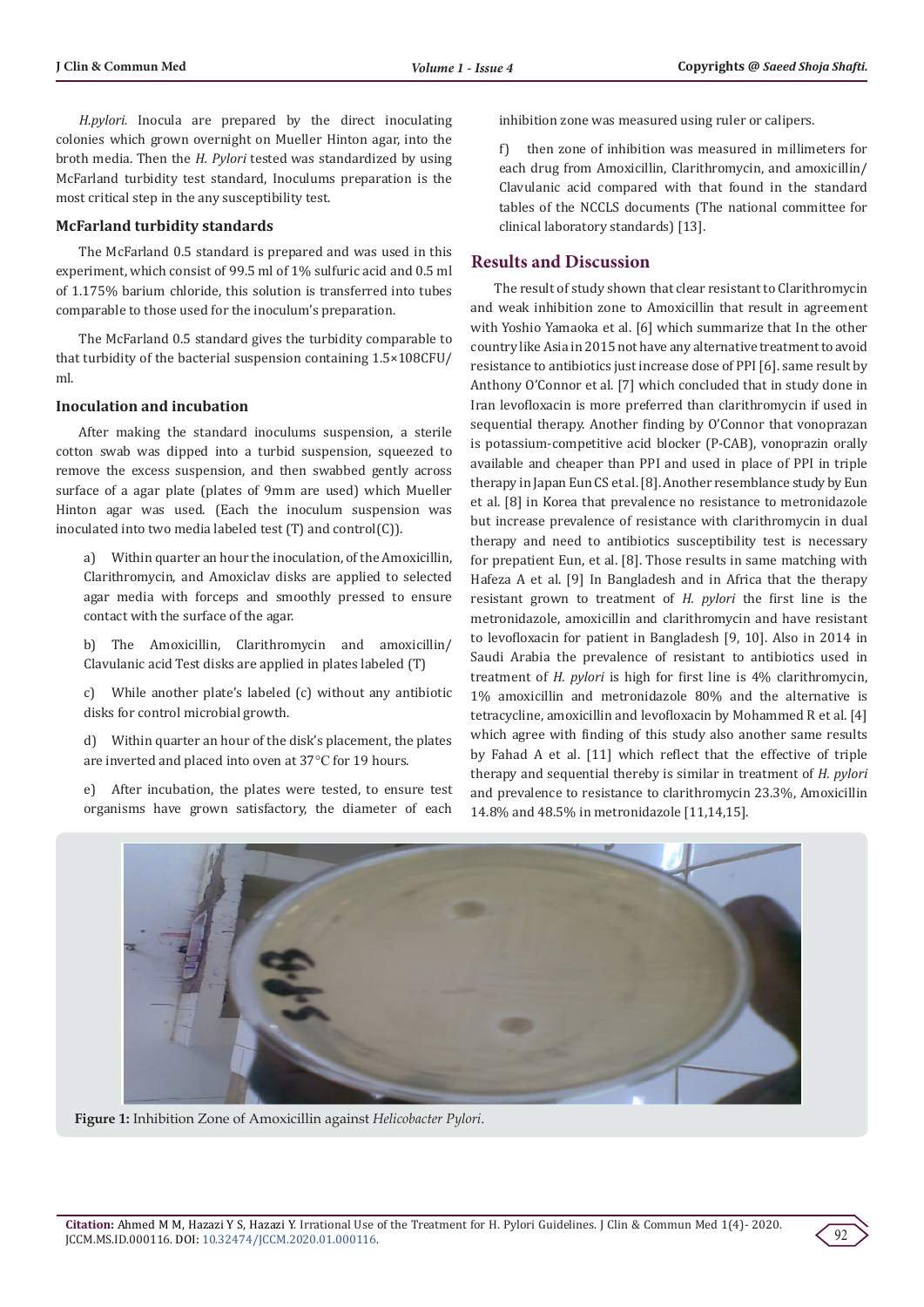

**Figure 2:** Inhibition Zone of Clarithromycin against *Helicobacter Pylori* which clear the Resistant.



## **Conclusion**

The study found that high percentage of resistant to triple treatment protocol for *H. Pylori* due to might be for irrational use of antibiotics in Middle East countries and Africa compared to America and Europe.

## **Recommendations**

This research recommend to distribute this study to make survey for the same drugs used in the triple treatment of *H. Pylori* and connected with this study furthermore to change the guidelines of triple treatment by using different antibiotics instead of macrolide with amoxicillin like Amoxicillin/Clavulanic acid for instance, due to the sensitivity to antibiotics in middle East countries and Africa not like America and Europe in restrictions laws for dispensing antibiotics.

The study invites all health practitioner to be restricted in dispensing the antibiotics and after ensure by making culture media.

# **Ethical clearance**

Taken from College of Pharmacy Taif University and Alneelain University.

## **References**

- 1. Cameron LEAJ, Bonin RP (2019) AACP REPORT. American Journal of Pharmaceutical Education 83(5): 7654.
- 2. Walker R (2011) Clinical Pharmacy and Therapeutics E-Book. Elsevier Health Sciences, Netherland.
- 3. Di Piro, BGWJT, DiPiro, TLSCV (2015) Pharmacotherapy Handbook. (9th edn.) Barbara G Wells (Ed.) by McGraw-Hill Education, USA.